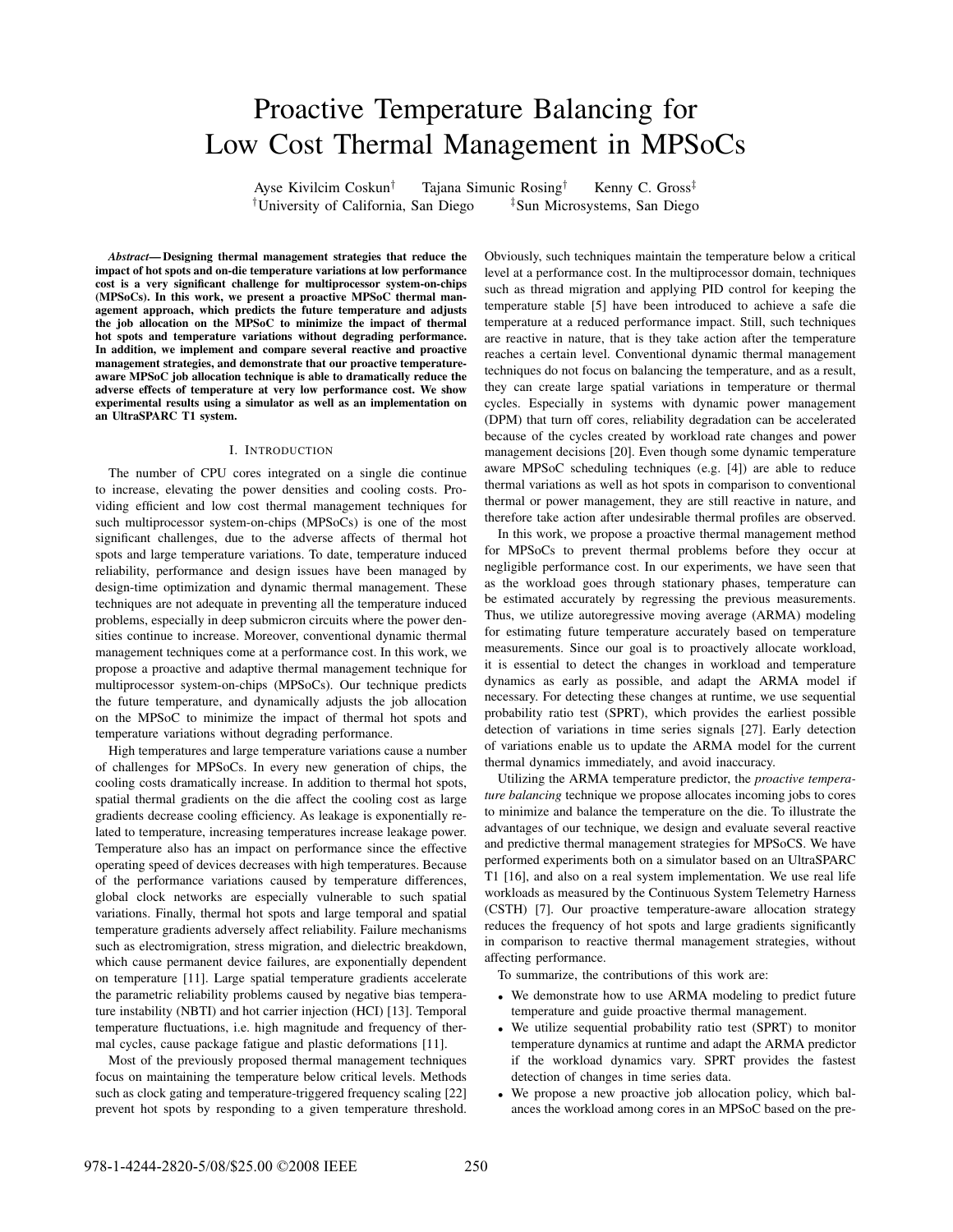dicted temperature. The amount of balancing is proportional to the spatial temperature difference between cores, and we bound the number of thread re-allocations to reduce the performance overhead. In comparison to the state-of-art allocation methods used in modern OSes, our technique's performance overhead is negligible.

We evaluate our proactive thermal management policy on an UltraSPARC T1 system.

We start by discussing the related work in Section II. In Section III we provide the details of the ARMA based learning / prediction method, and Section IV discusses the online adaptation framework. In Section V, we explain all the thermal management techniques we study in this work, including our proactive MPSoC thermal management technique. Section VI provides the experimental methodology and results, and we conclude in Section VII.

# II. RELATED WORK

In this section, we discuss the prior work in multicore scheduling, and also energy and thermal management. Optimizing multicore scheduling with energy and performance (or timing) constraints has been studied quite extensively in the literature. A power management strategy for mission critical systems containing heterogeneous devices is proposed in [17]. A static scheduling method optimizing concurrent communication and task scheduling for heterogeneous network-onchips is proposed in [9]. Rong et al. utilize integer linear programming for finding the optimal voltage schedule and task ordering for a system with a single core and peripheral devices [19]. In [21], the MPSoC scheduling problem is solved with the objectives of minimizing the data transfer on the bus and guaranteeing deadlines for the average case. Minimizing energy on MPSoCs using dynamic voltage scaling (DVS) has been formulated using a two-phase framework in [28].

As power-aware policies are not always sufficient to prevent temperature induced problems, thermal modeling and management methods have been proposed. HotSpot [22] is an automated thermal model, which calculates transient temperature response given the physical characteristics and power consumption of units on the die. A fast thermal emulation framework for FPGAs is introduced in [3], which reduces the simulation time considerably while maintaining accuracy. Static methods for thermal and reliability management are based on thermal characterization at design time. Including temperature as a constraint in the co-synthesis framework and in task allocation for platform-based system design is introduced in [10]. RAMP [25] provides a reliability model at the architecture level for temperature related failures, and optimizes the architectural configuration and power/thermal management policies for reliable design. In [20], it is shown that aggressive power management can adversely affect reliability due to fast thermal cycles, and the authors propose an optimization method for MPSoCs that saves power while meeting reliability constraints. A HW-SW emulation framework for reliability analysis is proposed in [2], a reliability-aware register assignment policy is introduced as a case study.

Dynamic thermal management controls over-heating by keeping the temperature below a critical threshold. Computation migration and fetch toggling are examples of such techniques [22]. Heat-and-Run performs temperature-aware thread assignment and migration for multicore multithreaded systems [6]. Kumar et al. propose a hybrid method that coordinates clock gating and software thermal management techniques such as temperature-aware priority management [14]. The multicore thermal management method introduced in [5] combines distributed DVS with process migration. The temperature-aware task scheduling method proposed in [4] achieves



Fig. 1. Flow Chart of the Proposed Technique

better thermal profiles than conventional thermal management techniques without introducing a noticeable impact on performance. Predictive thermal management for multimedia applications has been introduced in [24], where the applications are profiled offline to determined the safe frequencies to run them.

Our goal in this work is to introduce a proactive and adaptive temperature management method for MPSoCs. The key difference to previous work is that our technique utilizes temperature predictions at runtime. As opposed to taking action after temperature reaches a certain level, our technique estimates the hot spots and temperature variations in advance, and dynamically modifies the job allocation to minimize temperature's adverse effects. The prediction technique does not rely on offline profiling; thus, it can be utilized for a variety of applications and architectures. We also provide a comprehensive comparison of various examples of reactive and proactive thermal management techniques in not only simulation but also on a real implementation.

## III. ACCURATE TEMPERATURE PREDICTION

In this section, we provide an overview of our proactive temperature management approach, and explain the methodology for accurate temperature prediction at runtime. Temperature prediction is a critical part in our proactive temperature management technique, which adjusts the workload distribution on an MPSoC using the predictions to avoid the occurrence of hot spots and temperature variations. Our approach anticipates and avoids thermal problems before they occur, as opposed to reacting to hot spots and variations after they appear on the system. This way, we can reduce the temperature induced problems much more effectively at negligible performance cost.

Figure 1 provides an overview of our technique. Current chips typically contain several thermal sensors, which can be read by a Continuous System Telemetry infrastructure for collecting and analyzing time series sensor data [7]. Based on the temperature observed through thermal sensors, we predict temperature  $t_n$  steps into the future using an autoregressive moving average (ARMA) model. Utilizing these predictions, the scheduler then allocates the threads to cores to balance the temperature distribution across the die. The ARMA model utilized for temperature forecasting is derived based on a temperature trace representative of the thermal characteristics of the current workload. During execution, the workload dynamics might change and the ARMA model may no longer be able to predict accurately. To provide runtime adaptation, we monitor the workload through the temperature measurements, validate the ARMA model and update the model if needed. The online adaptation method is explained in Section IV.

Autoregressive moving average (ARMA) models are mathematical models of autocorrelation in a time series. They are widely used in many fields for understanding the physical system or forecasting the behavior of a time series from past values alone. In our work, we use ARMA models to predict future temperature of cores using the observed temperature values in the past. ARMA model assumes the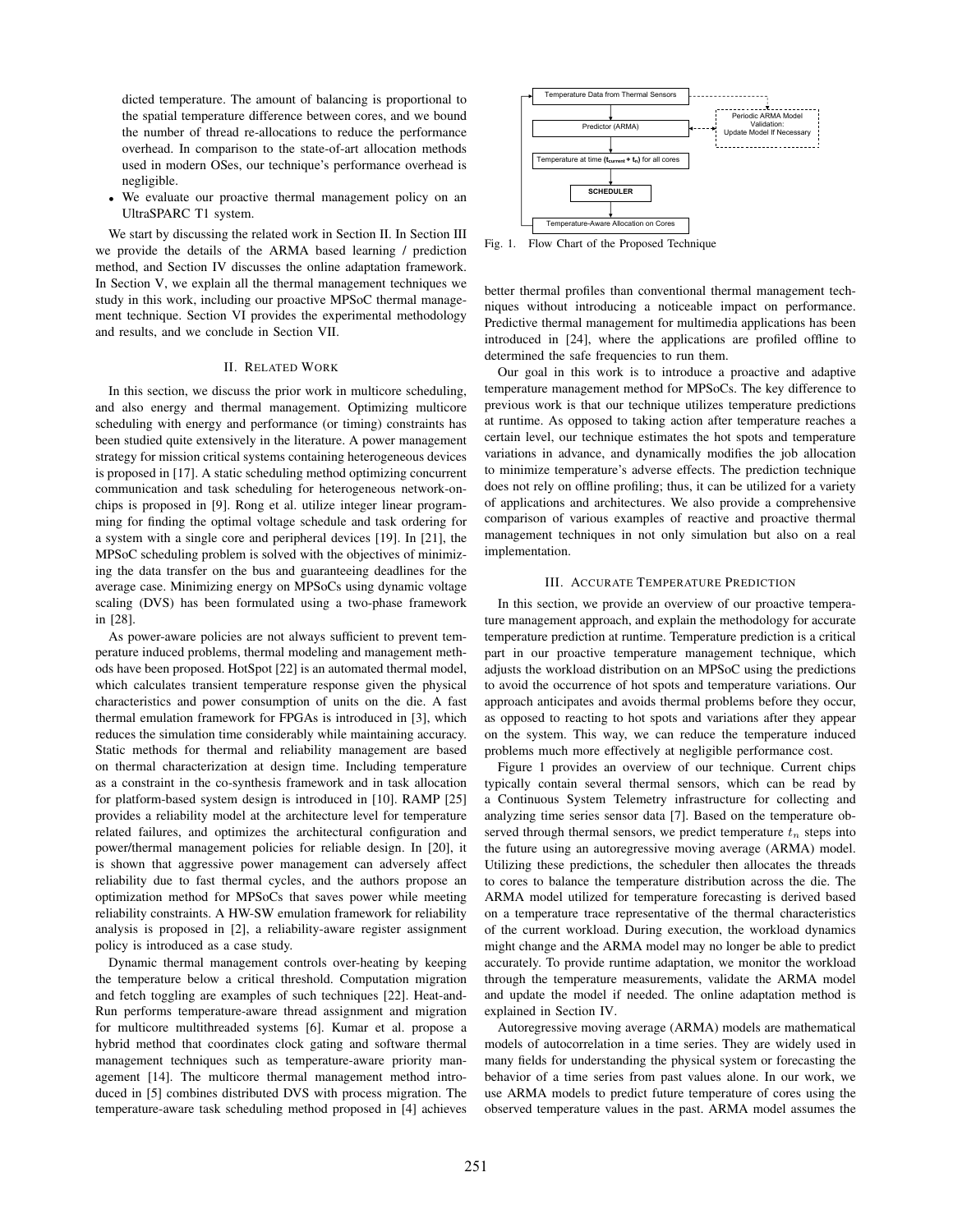modeled process is stationary (in the stochastic sense), and that there is serial correlation in the data. In a stationary process, the probability distribution does not change over time, and the mean and variance are stable. Based on the observation that workload characteristics are correlated during short time windows, and that temperature changes slowly due to thermal time constants, we assume the underlying data for the ARMA model is stationary. As we adapt the model when the ARMA model no longer fits the workload, the stationary assumption does not introduce inaccuracy.

An ARMA model is described by Equation 1. In the equation,  $y_t$  is the value of the series at time t,  $a_i$  is the lag-i autoregressive coefficient, c*<sup>i</sup>* is the moving average coefficient and e*<sup>t</sup>* is called the noise, error or the residual. The residuals are assumed to be random in time (i.e. not autocorrelated), and normally distributed.  $p$  and q represent the orders of the autoregressive (AR) and the moving average (MA) parts of the model, respectively. For example, a first order ARMA model is written as:  $y_t + (a_1 \ y_{t-1}) = e_t + (c_1 \ e_{t-1}).$ 

$$
y_t + \sum_{i=1}^p (a_i \ y_{t-i}) = e_t + \sum_{i=1}^q (c_i \ e_{t-i}) \tag{1}
$$

ARMA modeling has the following steps: 1)*Identification*, which consists of specifying the order of the model; 2) *Estimation*, which is computing the coefficients of the model (generally performed by software with little user interaction); 3) *Checking the Model*, where it is ensured that the residuals of the model are random, and that the estimated parameters are statistically significant.

During identification, we use an automated trial and error strategy. We start with the simplest model, i.e. ARMA(1,0), and increase the model order at every iteration, and measure the "goodness-of-fit". We use *Final Prediction Error (FPE)* to evaluate the goodness-of-fit of the models. FPE is a function of the residuals and the number of estimated parameters. As FPE takes the number of estimated parameters into account, it compensates for the artificial improvement in fit that could come from increasing the order of the model. The FPE is given in Equation 2, where V is the variance of model residuals, N is the length of the time series, and  $n = p + q$  is the number of estimated parameters in the model.

$$
FPE = \frac{1 + n/N}{1 - n/N} \cdot V \tag{2}
$$

For checking that the model residuals are random, or uncorrelated in time, we look at the *autocorrelation function (ACF)*. Autocorrelation is the cross-correlation of a signal with itself, and is useful for finding repeating patterns in a signal if there are any. If model residuals are random, the ACF of all residuals (except for lag zero) should fluctuate close to zero.

After computing the ARMA model, we test its prediction capabilities. This is achieved by predicting a portion of the time series data which has been previously set aside for testing the model (i.e. not used for training the ARMA model). The prediction capability of an ARMA model can be examined by computing the standard deviation of the prediction error (i.e. difference between actual measurements and predictions). If the dynamic characteristics of the temperature time series can be well represented by the model, the standard deviation of the associated prediction error should be relatively small. It is generally recommended to keep the standard deviation of prediction errors less than 10% of the standard deviation of the original signal. This condition implies that the ARMA model is able to capture more than 90% of the underlying dynamics of the system.

As an example, we have applied the ARMA prediction methodology to a sample temperature trace. The trace is obtained through HotSpot [22] for a web server workload running on a system with



Fig. 2. Temperature Prediction



Fig. 3. Autocorrelation Function of the Residuals

a thermal management policy that swaps workload among hot and cold cores periodically. We show a part of the trace in in Figure 2, while the total length of the example trace is 200 samples long, sampled at every 100 ms. Using the first 150 samples of the data, we formed ARMA models with  $FPE \ll 1$ . We saved the last 50 samples of the data in both experiments to test our prediction method. We used the ARMA model to predict 5 steps (i.e. 500 ms) into the future. The prediction results are demonstrated in Figure 2. In Figure 2, we observe frequent cycles in the trace due to an allocation policy that swaps jobs between hot and cool cores. The prediction almost matches the observed values. For temperature curves with less temporal variation, designing an accurate ARMA predictor is even easier.

Figure 3 shows the ACF of the residuals for the model in Figure 2. The ACF of residuals fluctuate around zero, showing that the residuals of the model are random. The dashed lines in the figure show the 95% confidence intervals. In our automated methodology, we observe percentage of ACF values within the 95% confidence interval. If most of the ACF values fall within the 95% range, we declare that the residuals are random.

Computing the ARMA model has low overhead. For example, in Matlab, an ARMA(p,0) model with no moving-average component can be computed in less than 150ms, and an ARMA(p,q) model upto 5*th* order can be computed in less than 300ms. The computation and the validation of the model together takes between 250 and 500ms. Note that implementing the ARMA process in C/C++ and optimizing the source code would further reduce the overhead significantly.

In Figures 4 and 5, we compare ARMA prediction with exponential average prediction. The exponential average predictor estimates the current value of the series as:  $y_t = \alpha T_{t-1} + (1 - \alpha)y_{t-1}$ , where  $y_t$  is the predicted temperature (i.e. exponential average) at time t,  $T_{t-1}$  is the measured temperature at time t-1, and  $\alpha$  is a constant  $(0 \le \alpha \le 1)$ . In these comparisons, we used  $\alpha = 0.9$  and  $\alpha = 0.5$ .

When the change in temperature is slow and we have relatively stable temperature, exponential average predictor works well, providing almost the same values as the ARMA predictor in Figure 4.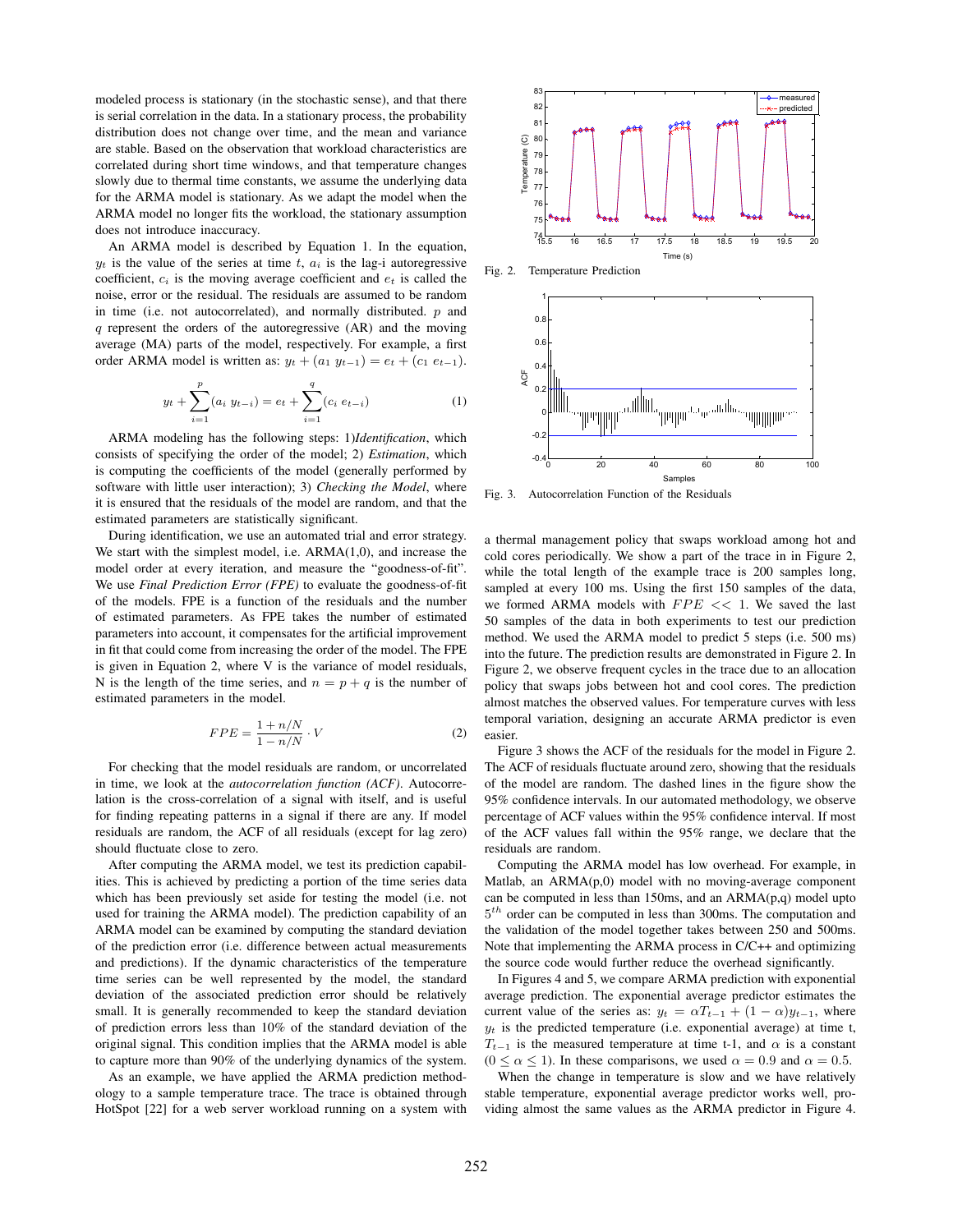

Fig. 4. Comparison of Predictors - Stable Temperature



Fig. 5. Comparison of Predictors - Thermal Cycling

However, when there are rapid temperature changes, such as thermal cycling, exponential average predictor performs poorly, such as in Figure 5. In addition, even though exponential average predictors with  $\alpha = 0.9$  and  $\alpha = 0.5$  perform very similarly in the first example, there is significant effect of the  $\alpha$  value in the thermal cycling case, which would require the user to determine  $\alpha$  accordingly. Contrarily, ARMA predictor has an automated process of forming the model with high accuracy. The overheads of evaluating the ARMA or the exponential average model at runtime are very similar, as both models only compute a polynomial equation for each sample.

# IV. ONLINE ADAPTATION

ARMA models are accurate predictors when the time series data are stationary. Since the workload dynamics vary at runtime, the temperature characteristics may diverge from the training data we used for forming the initial ARMA model. In order to adapt to changes in the workload, we propose monitoring the temperature dynamics and validating the ARMA model. When we determine the current workload deviates from the initial assumptions used for forming the ARMA model, we update the model on the fly.

We use SPRT to detect changes over time in statistical characteristics of the residual signals. SPRT test on the residuals provides the earliest possible indication of anomalies [27], where as the anomaly in this case is defined as the residuals drifting from their expected distribution. Instead of using a simple threshold value for detection as in the standard deviation method described in the previous section, SPRT performs statistical hypothesis tests on the mean and variance of the residuals. These tests are conducted on the basis of user specified false-alarm and missed-alarm probabilities of the detection process, allowing the user to control the likelihood of the missed detection of residual drifts or false alarms.

To perform online validation, we maintain a history window of temperature on each core. The window length is empirically selected based on thermal time constants and workload characteristics. To monitor the prediction capabilities of the model at runtime, for each new data sample we compute the residual by differencing

the predicted data from the observed data. The residuals of an ARMA model with good prediction capabilities should be random and fluctuate close to zero. Our goal at runtime is to detect if there is a *drift* in residuals, where a drift refers to the mean of residuals moving away from zero. Detecting the drift quickly is important for maintaining the accuracy of the predictor, as such a drift shows that the model no longer fits the current temperature dynamics.

Specifically, we declare a drift when the sequence of observed residuals appears to be distributed about mean  $+M$  or  $-M$  instead of around 0, where  $M$  is our preassigned system disturbance magnitude. A typical value for M would be  $(3 * \sqrt{V})$ , where V is the variance of the residuals in the training data set.

At time instant t, let us define the residuals by Equation 3, where  $T_i^{'}(t)$  is the prediction and  $T_i(t)$  is the actual measurement.

$$
R(t) = T_i(t) - T_i^{'}(t)
$$
 (3)

SPRT enables us to decide between the following two hypothesis:

- 1)  $H_1$ :  $R(t)$  is drawn from a probability density function (pdf) with mean M and variance  $\sigma^2$ .
- 2)  $H_2$ :  $R(t)$  is drawn from a pdf with mean 0 and variance  $\sigma^2$ .

In other words, we detect that there is a drift if SPRT decides on  $H_1$ . If  $H_1$  or  $H_2$  is true, we wish to decide on the correct hypothesis with probability  $(1 - \beta)$  or  $(1 - \alpha)$ , respectively, where  $\alpha$  and  $\beta$ are false alarm and missed alarm probabilities. Small values such as 0.01 or 0.001 are used for  $\alpha$  and  $\beta$ .

SPRT is applied to detect the drift (i.e. anomaly) in residuals by computing the log likelihood ratio in Equation 4.

$$
LR_N = \ln \frac{p[R(1), R(2), ..., R(N)/H_1]}{p[R(1), R(2), ..., R(N)/H_2]}
$$
(4)

where  $p(./H_2)$  is the joint density function assuming no fault, and  $p(./H_1)$  is the joint density function assuming fault, and N is the number of observations. If  $LR_N \geq B$  we accept  $H_1$ , meaning that the residuals show significant change from the assumptions; and if  $LR_N \leq A$  we accept  $H_2$ . If one of the hypothesis is accepted, the SPRT computation is restarted from the current sample. Otherwise (i.e.  $A < LR<sub>N</sub> < B$ ) we continue the measurements. The bounds A and B are defined as in Equation 5.

$$
A = \ln\left(\frac{\beta}{1 - \alpha}\right) \qquad \qquad B = \ln\left(\frac{1 - \beta}{\alpha}\right) \tag{5}
$$

Following the derivation provided in [8], the value of SPRT can be represented as in Equation 6, and the bounds demonstrated in Equation 5 to make decisions. In the equation,  $M$  is the system disturbance magnitude as defined previously, and  $\sigma^2$  is the variance of the residuals in the training set.

$$
SPRT = \frac{M}{\sigma^2} \sum_{i=1}^{N} (R(i) - \frac{M}{2})
$$
\n<sup>(6)</sup>

Note that M and  $\sigma^2$  values are computed at the beginning, and then fixed until the ARMA model is updated. So at runtime, during each sampling interval, the SPRT equation effectively performs one addition and one multiplication. Because of the simplicity of computation shown in Equation 6, the cost of computing SPRT after each observation is very low (negligible in our measurements). Moreover, as shown in [27], there is no other procedure that has the same error probabilities with shorter average sampling time than SPRT. Thus, we have picked SPRT as the online monitoring tool in this work due to both its guarantee for fast detection of changes and low computation overhead.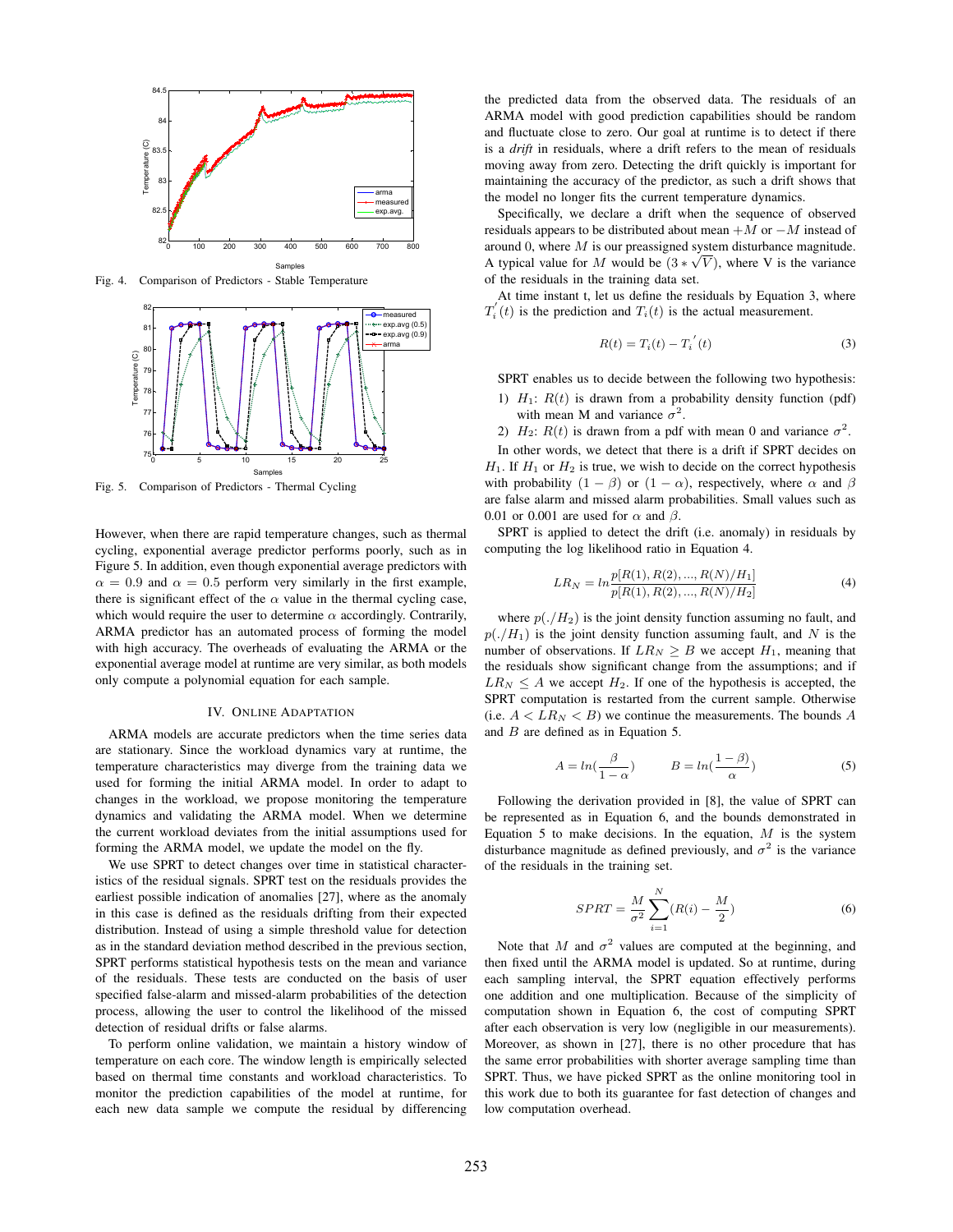

Fig. 6. Online Detection of Variations in Thermal Characteristics

In Figure 6, we demonstrate a case where the temperature dynamics change, and the SPRT detects this change immediately (see  $t = 4.5s$ ) in the figure). The SPRT thresholds of  $\pm 6.9068$  correspond to A and B values of 0.001. When  $SPRT$  >= 6.9068 we declare that the residuals have a drift from the training data, initiating the computation of a new ARMA model.

We also compared SPRT detection to monitoring the standard deviation of the residuals using a 10% threshold. While the standard deviation method quickly detects the change in temperature dynamics in the case of abrupt changes as in Figure 6, for gradual shift in thermal dynamics, it may fail to capture the drift immediately. SPRT guarantees the fastest detection for the given false and missed alarm probabilities.

#### V. PROACTIVE TEMPERATURE MANAGEMENT

We perform an extensive study of various thermal management techniques for MPSoCs, and propose a proactive temperature-aware job allocation technique. In this section, we discuss the details of all the techniques we implemented. We consider both single-threaded and multi-threaded systems while studying thermal management policies. In the system model for the multithreaded systems, each core is associated with a *dispatching queue*, which holds the threads allocated to that core. This is the typical abstraction used in modern multicore OS schedulers, which are based on multilevel queuing. The dispatcher allocates the incoming threads to queues based on the current policy. Many temperature management methods rely on dynamic temperature information acquired from the system, so we assume temperature readings are available for each core through thermal sensors. The management policies observe the system characteristics at regular intervals (i.e. ticks) to make decisions.

The default policy we evaluate (i.e. default policy in modern OSes, e.g. Solaris) is Dynamic Load Balancing, which assigns an incoming thread to the core it ran previously, if the thread ran recently. If the thread has not run recently, then the dispatcher assigns it to the core that has the lowest priority thread in the queue. The dispatcher first tries to assign the thread based on locality (e.g. if several cores are sharing a cache or on the same chip, etc.) if possible. At runtime, if there is significant imbalance among the queues, the threads are migrated to have more balanced utilization.

## **Power Management:**

Many current MPSoCs have power management capabilities to reduce the energy consumption. Even though the power management techniques do not directly address temperature, they affect the thermal behavior significantly. We implement two commonly used power management methods; Dynamic Power Management (DPM) and Dynamic Voltage-Frequency Scaling (DVFS). For DPM, we utilize a fixed timeout policy, which puts a core to sleep state if it has been idle longer than the timeout period. We set the

timeout as the breakeven time [12]. The DVFS policy observes the core utilization over a given length of recent history, and reduces the frequency/voltage proportionally.

# **Reactive Thermal Management:**

Several reactive thermal management techniques have been proposed in the literature (e.g. [6]). In this work we implement some of the most commonly used methods.

- *•* Reactive Thread Migration migrates the workload from a core if the threshold temperature is exceeded to the coolest core available. In single threaded systems, this correspond to migrating the currently running job or swapping the jobs among the hot and cool cores. In multithreaded environment, the technique migrates the current threads in the hot core's dispatch queue to other cool cores, or swaps threads among hot and cool cores.
- *•* Reactive DVFS reduces the voltage/frequency (V/f) setting on a core if the threshold temperature is exceeded, similar to the frequency scaling approach in [22]. We assume three built-in voltage frequency states in our experiments. The policy continues to reduce the (V/f) level at every tick as long as the temperature is above the threshold. When the temperature is below the critical threshold, then the V/f setting is increased.

# **Proactive Thermal Management:**

The proactive methods we discuss next utilize the temperature prediction introduced in Section III. The motivation behind proactive management is to respond to thermal emergencies before they occur, and thus to minimize the adverse affects of hot spots and temperature variations at lower performance cost.

In the workload allocation techniques we propose, we do not change the priority assignment of the threads or the time slices allocated for each priority level. Our work focuses on finding effective dispatching methods to reduce temperature induced problems without affecting performance.

- *•* Proactive Thread Migration moves workload from cores that are projected to be hot in the near future to cool cores. Proactive DVFS reduces the V/f setting on a core if the temperature is expected to exceed the critical threshold. These two policies are the same as their reactive counterparts, except that they get triggered by the temperature estimates instead of the current temperature.
- *•* Proactive Temperature Balancing follows the principle of locality (i.e. allocating the threads on the same core they ran before) during initial assignment as in the default policy. At every scheduler tick, if the temperature of cores are predicted to have imbalance in the next interval, threads waiting on the queues of potentially hotter cores are moved to cooler cores. This way, the thermal hot spots can be avoided before they occur, and the gradients are prevented by thermal balancing.

In a single-threaded system, we bound the number of migrations to avoid the unnecessary performance cost. Migration of the jobs on all the hot cores can cause thermal oscillations. We start performing migrations from the hottest core, and migrate only if the workload on the hot core's neighbors have not been migrated during the current tick. Note that in a multi-threaded environment, threads waiting in the queue are moved unless the threshold is already exceeded, so migration does not stall the running thread. This is in contrast to moving the actively running threads in thread migration policies discussed above. As moving the waiting threads in the queues is already performed by the default policy for load balancing purposes, this technique does not introduce additional overhead. In Proactive Temperature Balancing for multi-threaded systems, the number of threads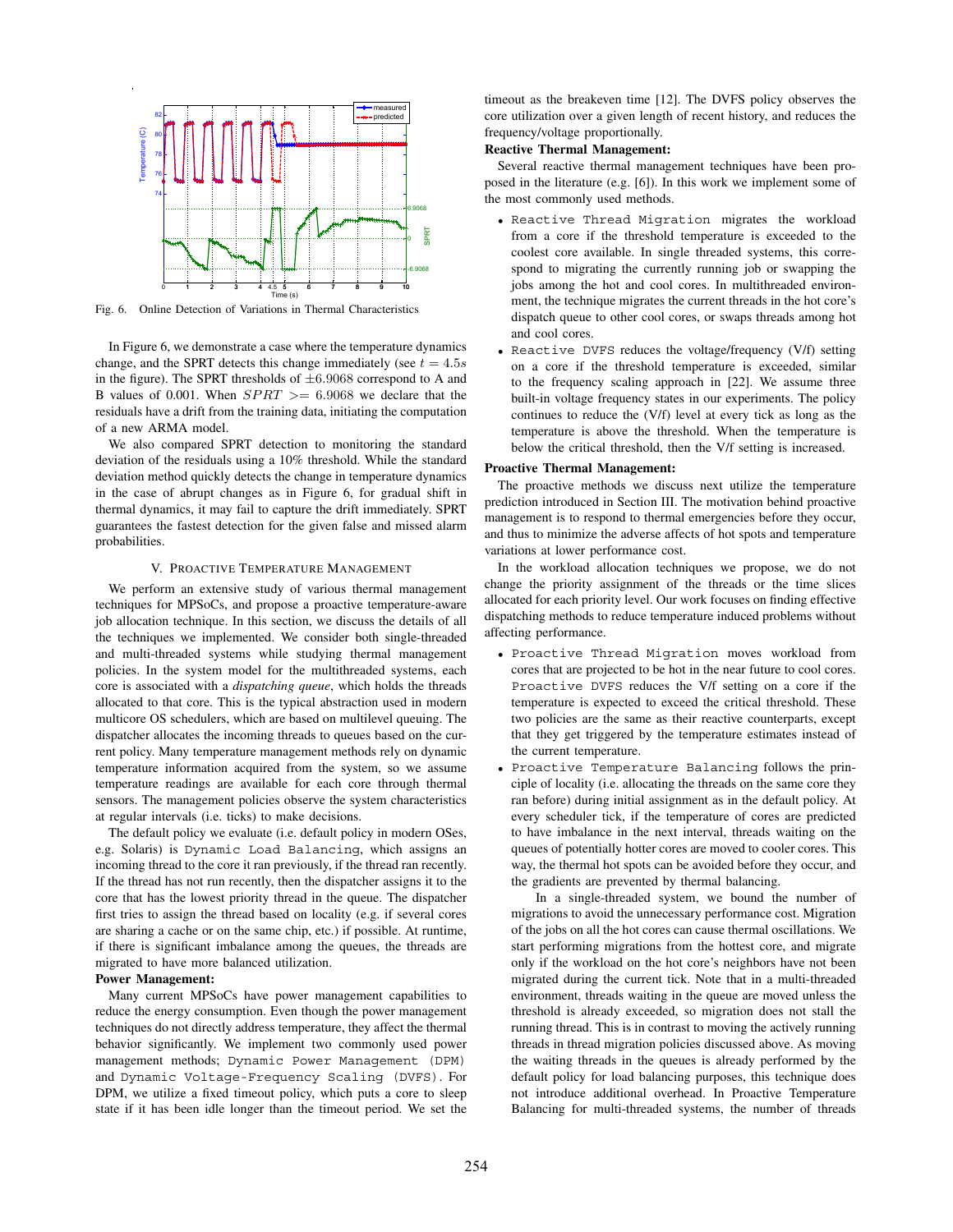to migrate is proportional to the spatial temperature difference among the hot core and the cool core.

# VI. EXPERIMENTAL RESULTS

Our experimental results are based on the UltraSPARC T1 processor [16]. The average power consumption including leakage and area distribution of the units on the chip are provided in Table I, and the floorplan is available in [16].

TABLE I. POWER AND AREA DISTRIBUTIONS OF THE UNITS

| Component Type | Power $(\% )$ | Area $(\%)$ |  |
|----------------|---------------|-------------|--|
| Cores          | 65.27         | 37.66       |  |
| Caches         | 25.50         | 50.69       |  |
| Crossbar       | 6.01          | 5.84        |  |
| Other          |               | 5.81        |  |

In this work, we show two sets of experimental results. In the first set, we provide results from the experiments run on our simulator, where the simulator set-up is based on the power and thermal characteristics of UltraSPARC T1. In the second set of experimental results, we implemented the policies in Solaris and ran the workload on the UltraSPARCT1 in real time.

In our simulations, we leveraged the Continuous System Telemetry Harness (CSTH) [7] to gather detailed workload characteristics of real applications. We sampled the utilization percentage for each hardware thread at every second using mpstat [18]. We recorded half an hour long traces for each benchmark. To determine the active/idle time slots of cores more accurately, we recorded the length of user and kernel threads using DTrace [18].

We ran the following sets of benchmarks: 1) Web server, 2) Database, 3) Common Integer, 4) Multimedia. To generate web server workload, we ran SLAMD [23] with 20 and 40 threads per client to achieve medium and high utilization, respectively. For database applications, we tested MySQL using sysbench for a table with 1 million rows and 100 threads. We also ran compiler (gcc) and compression/decompression (gzip) benchmarks. For multimedia, we ran mplayer (integer) with a 640x272 video file. We summarize the details of our benchmarks in Table II. The utilization ratios are averaged over all cores throughout the execution. Using cpustat, we also recorded the cache misses and floating point (FP) instructions per 100K instructions.

|   | <b>Benchmark</b> | Avg         | L <sub>2</sub> | L <sub>2</sub> | FP    |
|---|------------------|-------------|----------------|----------------|-------|
|   |                  | Util $(\%)$ | I-Miss         | D-Miss         | instr |
|   | Web-med          | 53.12       | 12.9           | 167.7          | 31.2  |
| 2 | Web-high         | 92.87       | 67.6           | 288.7          | 31.2  |
| 3 | Database         | 17.75       | 6.5            | 102.3          | 5.9   |
| 4 | Web & DB         | 75.12       | 21.5           | 115.3          | 24.1  |
| 5 | gcc              | 15.25       | 31.7           | 96.2           | 18.1  |
| 6 | gzip             | Q           | 2              | 57             | 0.2   |
| 7 | MPlayer          | 6.5         | 9.6            | 136            |       |
| 8 | MPlayer&Web      | 26.62       | 9.1            | 66.8           | 29.9  |

TABLE II. WORKLOAD CHARACTERISTICS

Peak power consumption of SPARC is similar to the average power [16], so we assumed that the instantaneous power consumption is equal to the average power at each state (active, idle, sleep). We estimated the power at lower voltage levels based on the equation  $P \propto f * V^2$ . We assumed three built-in voltage/frequency settings in our simulations. To account for the leakage power, we used the second-order polynomial model proposed in [26]. We determined the coefficients in the model empirically to match the normalized leakage values in the paper. As we know the amount of leakage at the default voltage level for each core, we scaled it based on this model for each voltage level, considering the temperature change as well. We used a sleep state power of 0.02 Watts, which is estimated based on sleep

power of similar cores. To compute the power consumption of the crossbar, we scaled power according to the number of active cores and the memory access statistics.

We used HotSpot version 4.0 [22] as the thermal modeling tool, and modified the floorplan and thermal package characteristics for UltraSPARC T1. We performed the thermal simulations with a sampling interval of 100 ms, which provided good precision. We initialized HotSpot with steady state temperature values.

In our experimental evaluation, the hot spot results demonstrate the percentage of "time spent above 85°C", which is considered a high temperature for our system. Similar metrics have been used in previous work as well (e.g.[15]).The spatial gradient results summarize the percentage of time that gradients above  $15^{\circ}$ C occur, as gradients of 15−20<sup>o</sup>C start causing clock skew and delay issues [1]. The spatial distribution is calculated by evaluating the temperature difference between hottest and coolest cores at each sampling interval. For metallic structures, assuming the same frequency of thermal cycles, when  $\Delta T$  increases from 10 to 20<sup>o</sup>C, failures happen 16 times more frequently [11]. So, we report the temporal fluctuations of magnitude above  $20^{\circ}$ C.  $\Delta T$  values we report are computed over a sliding window and averaged over all cores.

We next evaluate the thermal management techniques we have discussed in the previous section. In the results, DLB is the default load balancing policy, R-Mig., P-Mig. and DVS are the proactive and reactive migration and voltage scaling, respectively, and PTB is the proactive temperature policy we propose.

First we provide the results obtained through our simulator. Table III shows a detailed analysis of the hot spots observed on the system for each workload, and also the average performance results. We show the percentage of time spent above 85*<sup>o</sup>*C for all the workloads, and the average results for the cases with no power management (No PM) and DPM. The performance results shown in the table are normalized with respect to the default policy's performance. We computed performance based on the average delay we observed in the thread completion times. Migration of workload upon reaching the threshold or applying temperature triggered DVFS cannot eliminate all the hot spots, especially for workloads with medium to high utilization level. Performing migration or DVFS proactively achieves significantly better results, while also reducing the performance cost. The performance overhead is less with the proactive approaches as they maintain the temperature at lower levels, requiring fewer overall number of migrations or shorter periods of DVS. Our technique, PTB, achieves very similar results to proactive DVFS while it has much better performance. DPM reduces the thermal hot spots to some extent as it reduces the temperature when the system has idle time. Performing proactive temperature management results in the best thermal profile among the techniques when there is DPM, as demonstrated in the table.

Figure 7 shows the average percentage of time we observed thermal cycles above 20°C. We also plotted the workload with the maximum thermal cycling, i.e. Web-med, for comparison. We only consider the case with DPM for the thermal cycling results, as putting cores to sleep state creates larger cycles. Our technique achieves very significant reduction in thermal cycles, i.e. to around 1% in the average case, as it continuously balances the workload among the cores according to their expected temperature. As reactive techniques take action after reaching temperature thresholds, they cannot avoid the temperature imbalance in time as well as our technique. P-DVS and PTB perform very similarly; however it should be noted that the performance cost of PTB is less than DVS.

Figure 8 shows the average percentage of time large spatial gradients above  $15^{\circ}$ C occurred while running the policies. DPM creates larger gradients due to the low temperatures on the cores that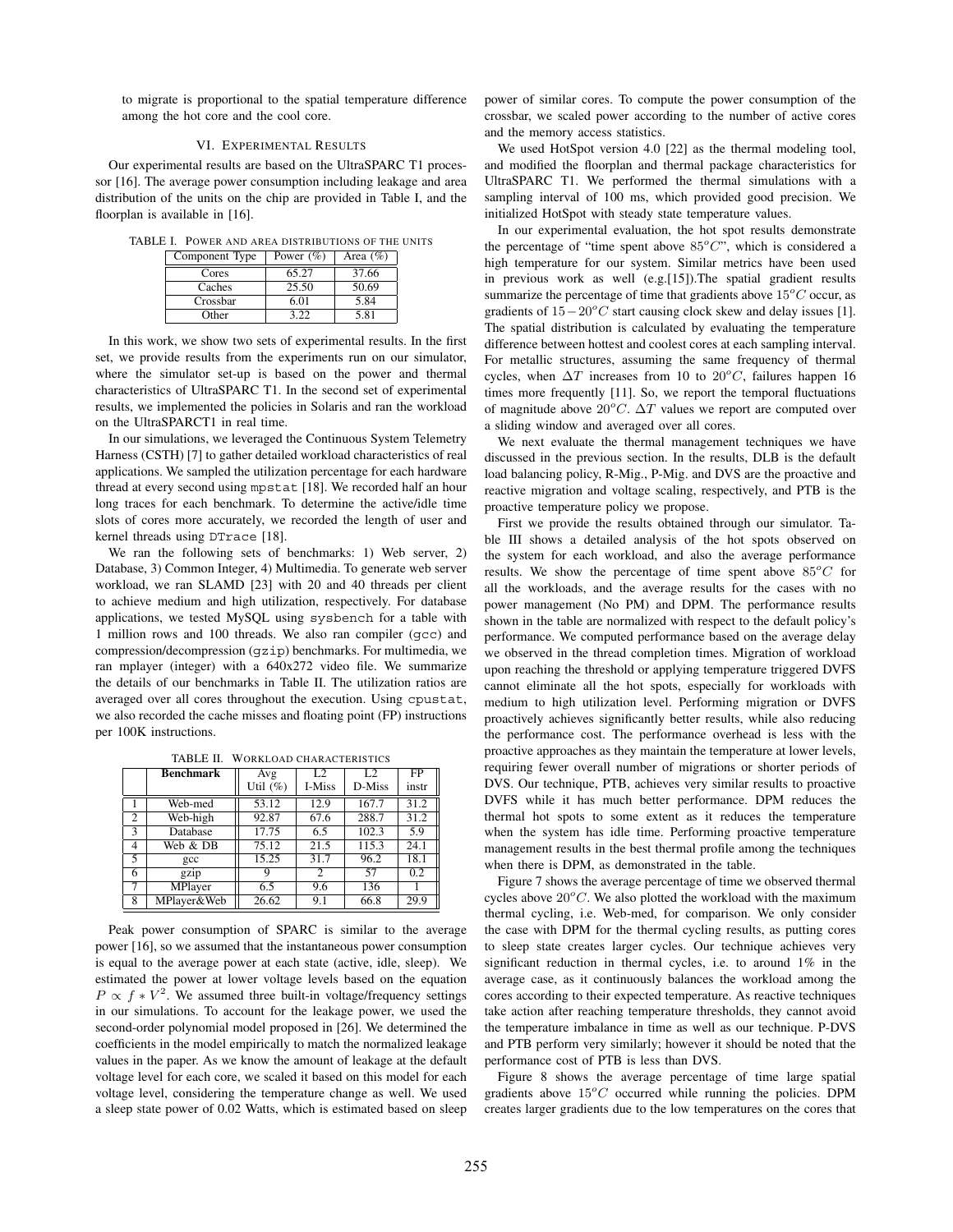TABLE III. PERCENTAGE OF THERMAL HOT SPOTS AND PERFORMANCE COMPARISON

|                  | no PM                |          |       |       |       | <b>DPM</b> |            |          |       |       |       |      |
|------------------|----------------------|----------|-------|-------|-------|------------|------------|----------|-------|-------|-------|------|
| Workload         | $\overline{\rm DLB}$ | $R$ -Mig | P-Mig | R-DVS | P-DVS | <b>PTB</b> | <b>DLB</b> | $R$ -Mig | P-Mig | R-DVS | P-DVS | PTB  |
| Web-med          | $\overline{25.9}$    | 12.9     | 5.9   | 7.7   | 3.3   | 3.8        | 19.5       | 10.9     | 3.4   | 4.6   | 2.0   | 2.5  |
| Web-high         | 39.1                 | 22.1     | 13.3  | 19.2  | 10.4  | 10.6       | 37.4       | 21.6     | 10.7  | 14.8  | 8.4   | 8.5  |
| Database         | 8.3                  | 2.1      | 1.2   | 1.5   | 1.1   | 1.0        | 4.6        | 1.5      | 0.0   | 1.1   | 0.0   | 0.0  |
| Web&DB           | 32.4                 | 15.3     | 7.1   | 10.7  | 5.2   | 4.8        | 27.8       | 13.2     | 7.7   | 6.7   | 4.8   | 4.6  |
| $_{\rm gcc}$     | 7.2                  | 1.8      | 1.5   | 0.5   | 1.3   | 0.7        | 3.8        | 1.3      | 0.0   | 0.1   | 0.0   | 0.0  |
| gzip             | 2.9                  | 0.6      | 0.0   | 0.1   | 0.0   | 0.0        | 1.3        | 0.5      | 0.0   | 0.0   | 0.0   | 0.0  |
| Mplayer          | 4.9                  | 0.7      | 0.0   | 0.4   | 0.0   | 0.0        | 1.7        | 0.5      | 0.0   | 0.1   | 0.0   | 0.0  |
| Mplayer&Web      | 13.3                 | 9.4      | 5.3   | 4.9   | 2.4   | 2.1        | 8.9        | 7.2      | 5.2   | 4.1   | 1.2   | 1.1  |
| AVG              | 16.8                 | 8.1      | 4.3   | 5.6   | 3.0   | 2.9        | 13.1       | 7.1      | 3.4   | 3.9   | 2.1   | 2.1  |
| <b>AVG Perf.</b> | 1.00                 | 0.96     | 0.97  | 0.89  | 0.91  | 0.98       | 1.00       | 0.95     | 0.96  | 0.87  | 0.90  | 0.97 |



Fig. 7. Temperature Cycles - with DPM (Simulator)



Fig. 8. Spatial Gradients (Simulator)

go into the sleep state. Proactive temperature balancing can almost eliminate large gradients by reducing their frequency to below 2% in average. Proactive DVS is the second best policy for reducing the on-die variations.

To show the effect of adaptation (i.e. when workload changes) on the accuracy of our technique, we ran traces of different workloads sequentially and computed the temperature statistics. As examples, in Table IV, we show the results for running the following combinations of workload with the *PTB* policy: (A) Web-med followed by Web&DB, (B) Mplayer followed by Web-med. We show the percentage of hot spots, cycles and gradients for the individual workloads, and also for the combined workloads for the case with DPM. We ran equal lengths of each benchmark in the combined workloads. We see that the percentage of hot spots and variations of the combined workload are close to the average values of running the individual benchmarks. This shows us that PTB can adapt to workload changes without negatively affecting the thermal profile.

TABLE IV. TEMPERATURE RESULTS FOR COMBINED WORKLOADS

|                      | Hot Spots(%) | $Cycles(\%)$ | Gradients( $\%$ ) |
|----------------------|--------------|--------------|-------------------|
| Web-med              | 2.6          | 4.5          | 4.4               |
| Web&DB               | 4.6          | 2.9          | 5.7               |
| Mplayer              |              |              | 0.9               |
| A) Web-med, Web&DB   | 37           | 37           | 5.0               |
| (B) MPlayer, Web-med |              | つつ           |                   |

# **Implementation on UltraSPARC T1**

In addition to the simulator, we implemented our technique in the Solaris task dispatcher running on an UltraSPARC T1 system. Some of our policies utilize temperature readings from all cores, and



Fig. 9. Spatial Gradients (Implementation)



Fig. 10. Thermal Cycles - with DPM (Implementation)

UltraSPARC T1 does not contain an individual sensor for each core. To obtain per core temperature data, we installed HotSpot on another machine in the private network, to avoid introducing performance overhead on the system we are running the experiments on. Based on the utilization of each core and the average power values, HotSpot computes the temperature values and communicates them back to the system running the thermal management techniques through a shared file between the two machines. We used an interval length of 1 second in these experiments.

We simulated DPM effects on temperature using HotSpot as we did with the simulator, and assumed the transition overhead among active and sleep states has negligible overhead. As the system does not have DVS capabilities, we simulated the thermal behavior for the default policy (DLB), reactive and proactive migration, and our policy (PTB), running the same benchmarks described previously.

In Table V, we show the distribution of hot spots, comparing various benchmarks. The combination workloads (A) and (B) are described in Table IV above. We observe that PTB can reduce the hot spots by 60% in average in comparison to reactive migration, and 20 to 30% with respect to proactive migration. Workloads with low utilization, such as Mplayer, do not have a significant percentage of high temperatures. However, for hotter benchmarks PTB achieves dramatic reduction in the occurrence of hot spots.

In Figures 9 and 10, we demonstrate the average frequency of spatial gradients and thermal cycles on our real system implementation. These results confirm the simulation results that, our proactive policy, PTB, reduces the spatial and temporal variations in temperature in comparison to other proactive and reactive thermal management techniques.

To evaluate the performance of the various techniques we implemented, we used the "Load Average" metric. Load average is the sum